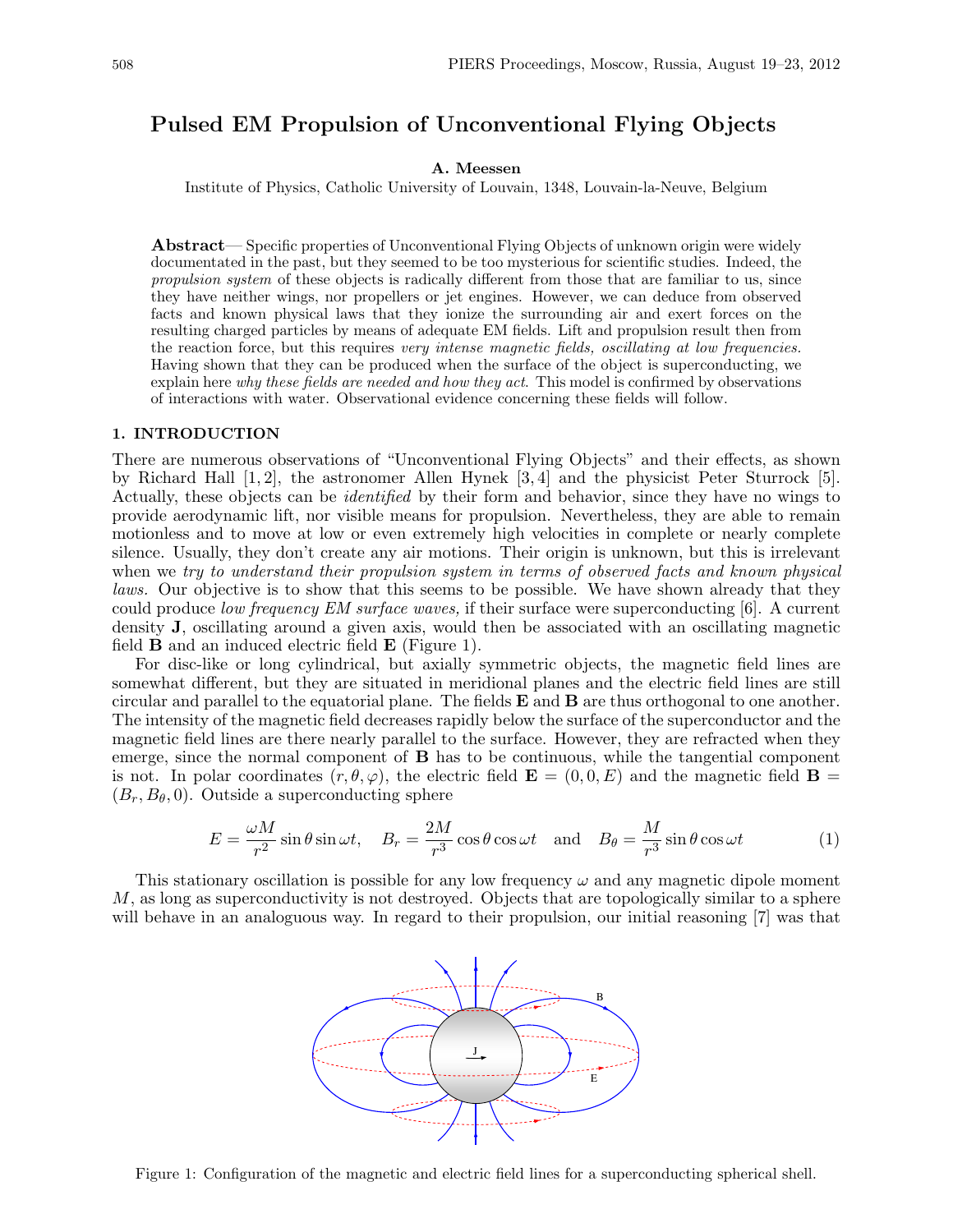any autonomous system has to apply forces on something else to be submitted itself to the reaction force. The luminosity, which was often seen to surround UFOs, sugested that they ionize the ambiant air. They could thus exert forces on the resulting charged particles by means of adequate EM fields. Actually, the intensity and color of the surrounding luminsity was sometimes seen to depend on the state of motion or to pulsate. We had thus to explore possible effects of pulsed ionization and low frequency EM fields.

#### 2. FORCED MOTIONS OF ANY CHARGED PARTICLE

Let's consider a particle of charge  $q$  and mass  $m$  that is suddenly created by ionization at the instant  $t = 0$  at a given point P. It defines the origin of a right-handed Cartesian frame, where **B** is oriented along the z-axis and  $\bf{E}$  along the y-axis. These fields are oscillating at a sufficiently low frequency to consider their values as being practically constant during the lifetime T of the charged particle. Its initial velocity  $\bf{v}$  is negligible, but it is immediately accelerated by the electric field E and as soon as it has aquired some velocity v, it is pushed sideways by the magnetic field B. Since the average effect of elastic collisions is equivalent to viscous friction, characterized by the relaxation time  $\tau$ , we get the equation of motion

$$
m\mathbf{a} = q(\mathbf{E} + \mathbf{v} \times \mathbf{B}) - \frac{m}{\tau}\mathbf{v}
$$
 (2)

Diffusion is negligible when ionization is homogeneous at the scale where the charged particle is moving. The velocity components  $v_x$  and  $v_y$  are thus determined by

$$
\tau \dot{v}_x + v_x = \mu B v_y \quad \text{and} \quad \tau \dot{v}_y + v_y = \mu (E - B v_x) \tag{3}
$$

where  $\mu = q\tau/m$  is the mobility of the particle. Since  $\omega_c = qB/m$  is the cyclotron frequency of this particle,  $\mu B = \omega_c \tau$  is a numerical parameter. The general solution of (3) is

$$
v_x = V_x + A\cos(\omega_c t + \phi)e^{-t/\tau}
$$
 and  $v_y = V_y - A\sin(\omega_c t + \phi)e^{-t/\tau}$ 

where  $V_x$  and  $V_y$  are the velocity components that subsist when the stationary state has been reached. The first terms in (3) are then negligible. Thus,

$$
V_y = \frac{\mu E}{1 + (\mu B)^2} \quad \text{and} \quad V_x = \frac{\mu^2 E B}{1 + (\mu B)^2}
$$
 (4)

The constants A and  $\phi$  are determined by the initial condition  $(v_x = v_y = 0$  for  $t = 0)$ , but the velocity vector  $\mathbf{v}(t)$  varies in such a way that its tip describes a spiral (Figure 2). The particle reaches its stationary state very rapidly ( $\tau \ll T$ ) and is then moving at the velocity V. The transverse component  $V_x$  reaches a maximum when  $\mu B = 1$  (Figure 3).

Because of (4),  $(V_y - u)^2 + V_x^2 = u^2$ , when  $u = \mu E/2$ . The components of the velocity vector V are such that the tip of  $V$  touches a half-circle of radius u (Figure 4).  $\Theta$  is the Hall angle and the values of E and B are both proportional to M. Equation (2) is equivalent to  $m\mathbf{a} = \mathbf{F} + \mathbf{f}$ , where **F** is the EM force exerted on the charged particle. In the stationary regime  $\mathbf{a} = 0$ , and the applied force  $\mathbf{F} = -\mathbf{f} = (m/\tau)\mathbf{V}$  is oriented like V and proportional to its magnitude (Figure 5). This is even valid during practically the whole lifetime of the charged particle.





Figure 2: The fields  $E$  and  $B$  with the resulting drift velocity V.

Figure 3: Variations of the magnitude of the velocity vector  $V$  and its components for increasing values of  $\mu B$ .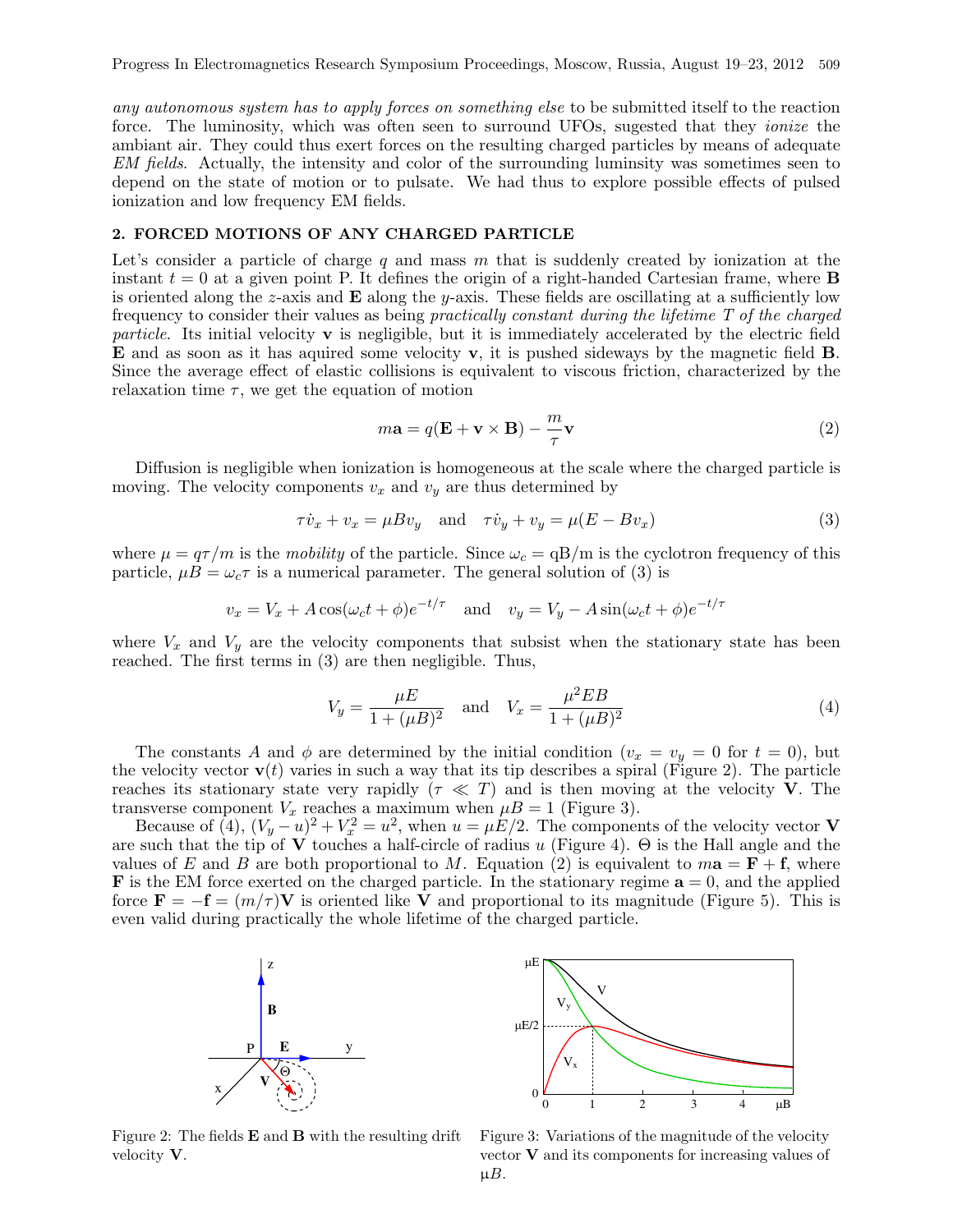



Figure 4: The magnitude and orientation of the drift velocity V depend on the fields E and B.

Figure 5: In the stationnary regime, the applied force F compensates the frictional force f.

An electric field alone would imply that  $\mathbf{F} = q\mathbf{E}$ . Since ionization produces two particles of opposite charge, the average force would be zero, while a strong magnetic field B deviates the force **F** with respect to the induced electric field **E**. Since the transverse force  $F_x$  is proportional to  $q^2$ , positive and negative particles will be pushed in the same direction.

#### 3. PULSED IONIZATION IN AIR AND WATER

Atmospheric air can be ionized by microwaves. This yields free electrons and positive ions, while electron attachment will produce negative ions. All these particles could be set in motion, but electrons have a much higher mobility  $\mu = q\tau/m$  than ions, because of their small mass and their larger relaxation time (Ramsauer effect). Usually, it is thus sufficient to consider only the momentum confered by the object to free electrons. Although they collide with ions or neutral molecules, they leave them pratically motionless. This explains the absence of sound and air turbulence, in contrast to what happens for helicopters. Moreover, the progressive action on the ambient air accounts for the *absence of a sonic boom* when the object passes the sound barrier. Because of (4), the magnitude of the transverse force  $F_x$  is proportional to the product EB and thus to  $2 \sin \omega t \cos \omega t = \sin 2\omega t = \pm 1$ , when the ionization is adequately pulsed. This is very advantageous, since the driving force F can be reversed.

Figure 1 shows that the magnetic field **B** is horizontal at some places (when  $\theta \approx 55^{\circ}$  for a dipolar field). However, the orientation of B is opposite above and below the equatorial plane, while the perpendicular electric field E has there the same orientation. Since the orientation of the applied force **F** is defined by the local vector product  $\mathbf{E} \times \mathbf{B}$ , the resulting vertical forces would be opposite if ionization did occur there at the same instant. By simply alternating the ionization above and below the equator, we get equally oriented forces. The object would attract free electrons above its equatorial plane and push them downward below it, but not at the same instant. This doubles the average value of the reaction force acting on the object.

Ionization can even occur at instants where E changes sign, while B has a given sign, as well above as below the equator. This produces forces that are symmetrical with respect to the  $x$ -axis (Figure 5). The average transverse force  $\bf{F}$  is then doubled and *situated in meridional planes for* steady oscillations. During sudden departures, where the intensity of the fields varies within a single period, forces oriented towards the left or right side of meridional planes will not be perfectly symmetric. Physical traces, where vegetation was laid down in clockwise or anti-clockwise spiraling patterns confirm this possibility. Lateral motions of the object can be obtained by attracting charged particles in front of the object and repelling them behind it. This requires only a modification of the distribution of the ionization density. The resulting propulsion sytem is *extremely* flexible. It allows not only for sudden changes of the direction of motion, but can even account for actually observed propulsion inside water.

Ionization produces there  $H^+$  ions instead of free electrons. These protons have a greater mobility than other ions, because of their smaller mass and the Grotthuss mechanism. Propulsion in water is thus usually based on setting only protons in motion, but they can transfer momentum to water molecules. This should result in visible actions on water! Because of (1) and (4), we get as well for protons in water as for free electrons in air the same expressions for the components of the velocity vector  $\bf{V}$  of these particles in meridional planes. When ionization occurs at optimal instants,

$$
V_r = \frac{-V_0 C \rho^{-5} \sin^2 \theta}{1 + C \rho^{-6} \sin^2 \theta} \quad \text{and} \quad V_\theta = \frac{V_0 C \rho^{-5} \sin 2\theta}{1 + 4C \rho^{-6} \cos^2 \theta} \tag{5}
$$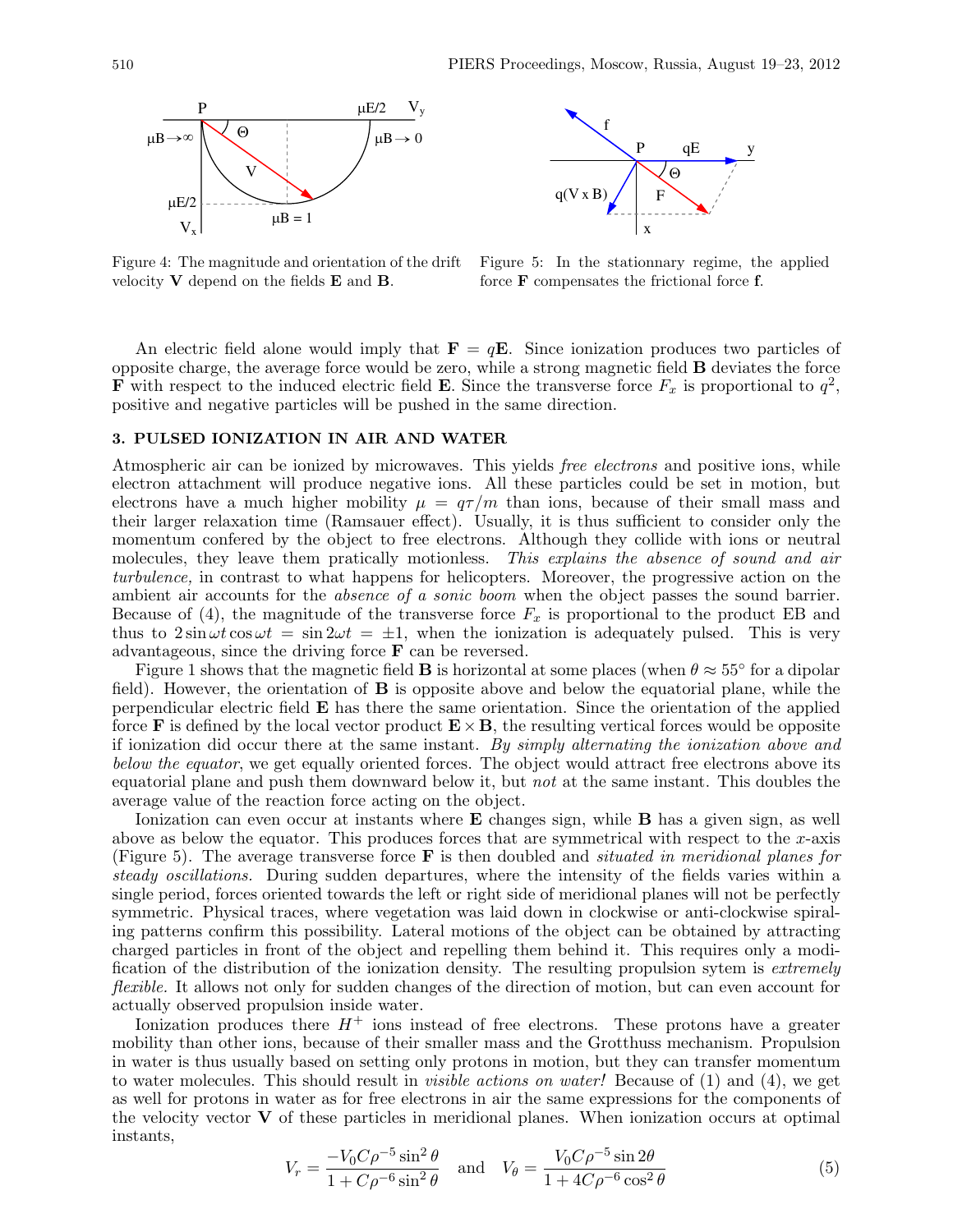The reduced distance  $\rho = r/a$ , where a is the radius of the sphere. The velocity  $V_o = \omega a$  and the constant  $C = \mu^2 B_o^2/2$  where  $B_o = M/a^3$  is the magnetic field intensity at the surface of the sphere in its equatorial plane. The vertical and horizontal velocity components  $V_v = V_r \cos \theta - V_\theta \sin \theta$  and  $V_h = V_r \sin \theta + V_\theta \cos \theta$ . For moderate magnetic fields  $(C \ll 1)$ , we get

$$
V_v = -V_o C \rho^{-5} 3 \sin^2 \theta \cos \theta \quad \text{and} \quad V_h = V_o C \rho^{-5} \left( 3 \cos^2 \theta - 1 \right) \sin \theta \tag{6}
$$

The vertical velocity and the resulting force are nearly maximal when  $\theta \approx 55^{\circ}$  (where  $V_h \approx 0$ ). They vanish close to the symmetry axis (where  $\sin \theta \approx 0$ ). The global vertical propulsive force  $F_p$  is opposed to the integral of all vertical forces  $(e/\mu)V_v$ , multiplied by  $2\pi r^2 dr \sin \theta d\theta$  above the equator and doubled by alternate ionizations above and below the equator. We assume that the ionization density decreases like  $I(a/r)^2$  outside a sphere of radius a, where I is a fraction of the normal particle density. Actually, the ionization is limited to a sphere of radius  $R$ , because of threshold effects, but  $R \gg a$ . We have also to take into account the relative time  $\bar{t}$  (lifetime/period), where the EM field can act on the charged particles. For moderate magnetic fields and optimal ionizations, the total vertical propulsive force

$$
F_p = \bar{t}I\omega a^4 e^mu B_o^2 \int_1^{\infty} \int_0^{\pi/2} 4\pi \rho^{-5} d\rho 3 \sin^3 \theta \cos \theta d\theta = \bar{t}I\omega a^4 \frac{3\pi}{4} e^{\mu} B_o^2
$$

To estimate the *minimal* magnetic field  $B<sub>o</sub>$ , we assume that up to 1% of neutral particles can be ionized and that  $a \approx 5$  m,  $\omega \approx 10 \pi/s$  at  $5$  Hz and  $\bar{t} \approx 1\%$ . For electrons in atmospheric air at NTP, we get then  $I < 2.7 \cdot 10^{23}$  electrons/m<sup>3</sup> air, while their mobility  $\mu \approx 1 \,\mathrm{m}^2/\mathrm{Vs}$  or smaller [8] when  $E > 10^4$  V/m. Simple hovering of an object of 10<sup>3</sup> kg would require a magnetic field  $B_0 > 0.02$  T. For protons in water, the same assumptions would yield  $I < 3.3 \times 10^{28}/\text{m}^3$ , but their mobility [9]  $\mu \approx 3.6 \times 10^{-7} \text{ m}^2/\text{Vs}$ . The same effective weight (beyond buancy) would require  $B_o > 0.1 \text{ T}$ . Since the degree of ionization is probably weaker and since very rapid motions were also observed, possible magnetic fields have to be very great.

## 4. OBSERATIONAL CONFIRMATIONS

On March 29, 1974, a couple was sitting on a beach in Togo at about 50 m from the water, when a dark object approached at low altitude above the sea. It stoped at 200 to 300 m from the witnesses and hovered about 10 m over the sea. However, it generated powerful concentric waves, pushing the water up to their feet  $[10, 11]$  (Figure 6). This object had thus to exert very strong, low frequency forces on ionized water, in agreement with the model of Pulsed EM Propulsion. It created also a 5 to 6 m deep and 25 to 30 m large central depression. Carl Feindt, who collected numerous observations of interactions with water [12], proposed a phenomenological model, where a UFO surrounded by water would induce motions along flow lines that are similar to field lines of a magnetic dipole (interrupted lines in Figure 7).

It has actually been observed that before UFOs emerged from water, they produced large hemispherical swellings. After they rose above the water, there remained at first a central water column, but when they came from above the water, they created a cup-like depression (Figure 6). This confirms our theory, which has the advantage of correcting the phenomenological model by predicting two separate circulations above and below the object. The ionization range is limited and the



Figure 6: Water waves and central depression observed in Togo [10, 11].